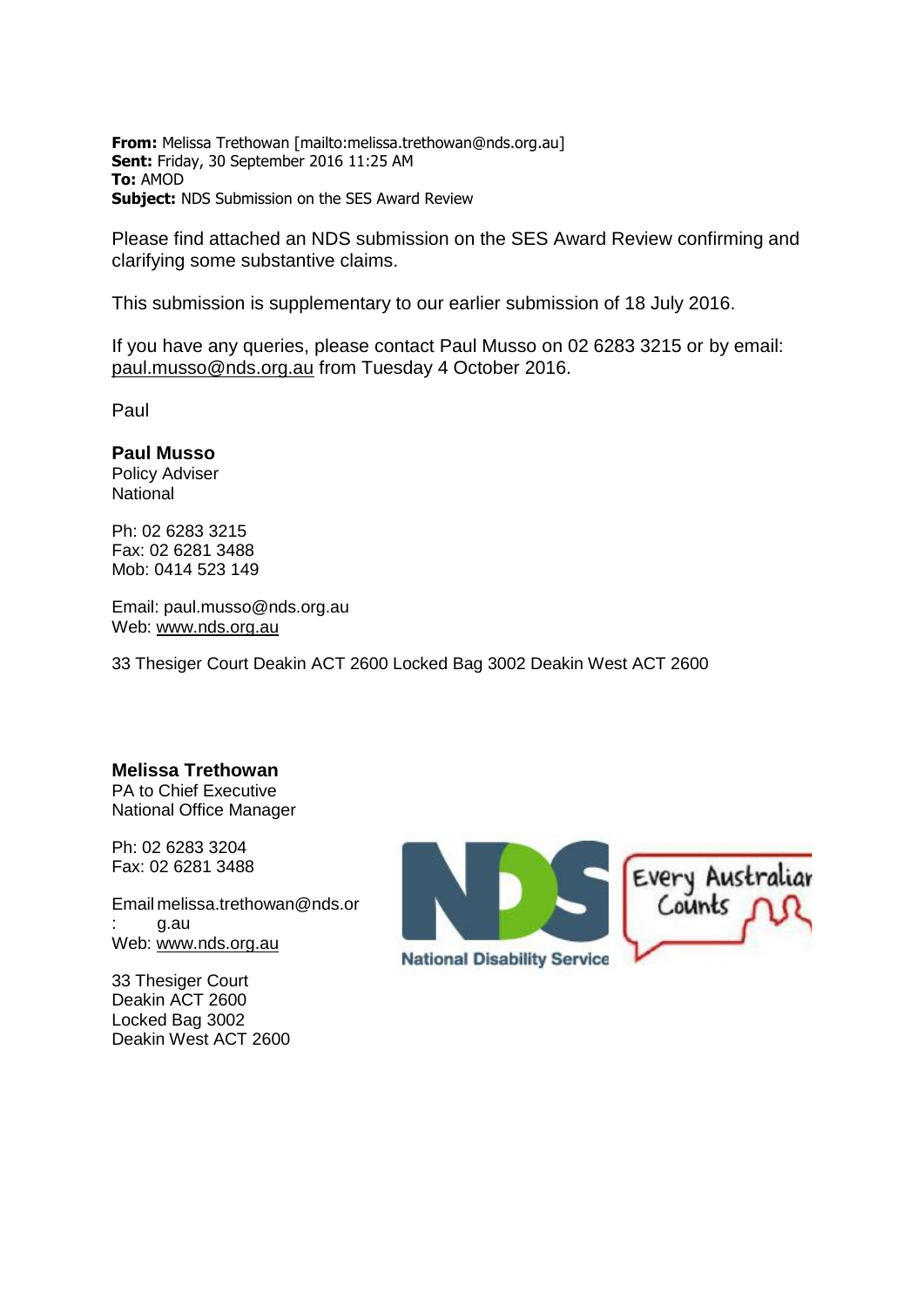

# **Submission to the Fair Work Commission: Review of the Supported Employment Services Award 2010 - AM2014/286 – Confirmation of Substantive Claims**

NDS welcomes the opportunity to provide this submission to the Fair Work Commission (FWC) in respect of the Review of the Supported Employment Services (SES) Award 2010 through matter AM2014/286. We seek to confirm our initial substantive claims and provide some further clarification in respect of these.

NDS has previously recommended that various wage assessment tools no longer used be removed from the SES Award (these tools are identified in clause 16.2 of the exposure draft). Following further advice from the Bedford Group (which merged with the Phoenix Society in late 2014), a phase out date for the Phoenix Wage Assessment Tool will need to be identified as below.

The Phoenix Wage Assessment Tool – deleted with effect from 1 June 2017

All former Phoenix Society supported employees now with the Bedford Group will be paid under the Bedford Employee Wage Assessment Tool from 1 June 2017.

## **Further clarification on eligibility to use the SES Award 2016**

As previously noted, the source of funding for providers of supported employment services (Australian Disability Enterprises – ADEs) will progressively shift from the Department of Social Services (DSS) to the National Disability Insurance Agency (NDIA). NDS recommends that organisations funded under the Disability Services Act 1986 (Cth) to provide supported employment services (ADEs) retain their recognition within the SES Award. The clauses that identify employers covered by the Award include clauses 4.1 and 4.2 in the exposure draft.

NDS recommends that the SES Award 2016 identify that organisations previously funded by DSS to provide supported employment services (ADEs) will in future employ individuals eligible for funded supports under the National Disability Insurance Scheme (NDIS). The SES Award 2016 should identify the relevant phasein timetable of the NDIS up to and including its scheduled full introduction in 2019-20, as DSS funding for organisations providing supported employment will phase out in accordance with this timetable.